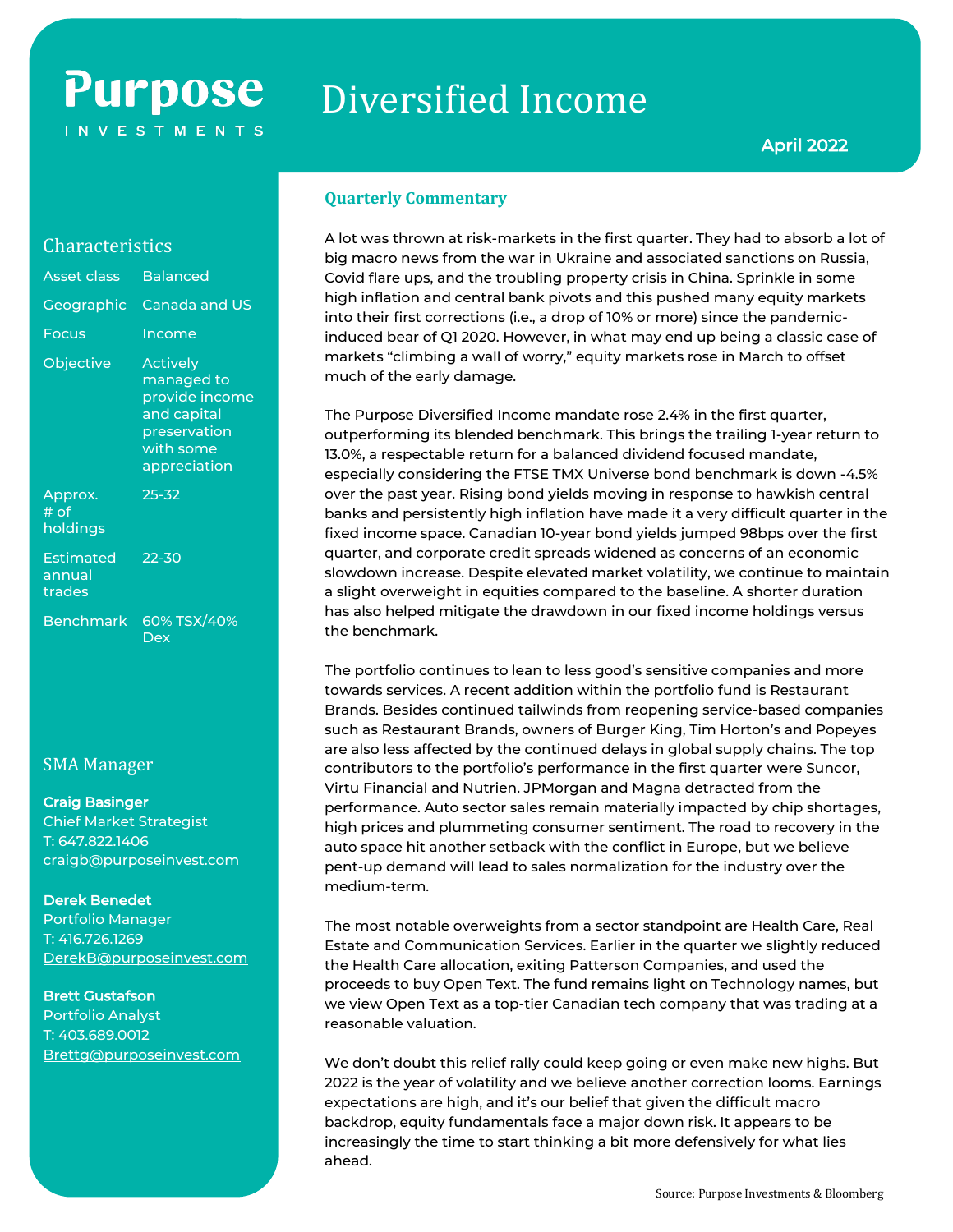SMA Commentary **April 2022** 

#### **Performance (gross of fees)**



#### **Risk Metrics**



|                    | Diversified |           |
|--------------------|-------------|-----------|
|                    | Income      | Benchmark |
| Sharpe             | 1.16        | 0.75      |
| Max Drawdown       | $-10.7\%$   | $-14.2%$  |
| <b>SD</b>          | 6.3%        | 7.3%      |
| Downside Deviation | 4.9%        | 6.6%      |
| Beta               | 0.76        | 1.00      |